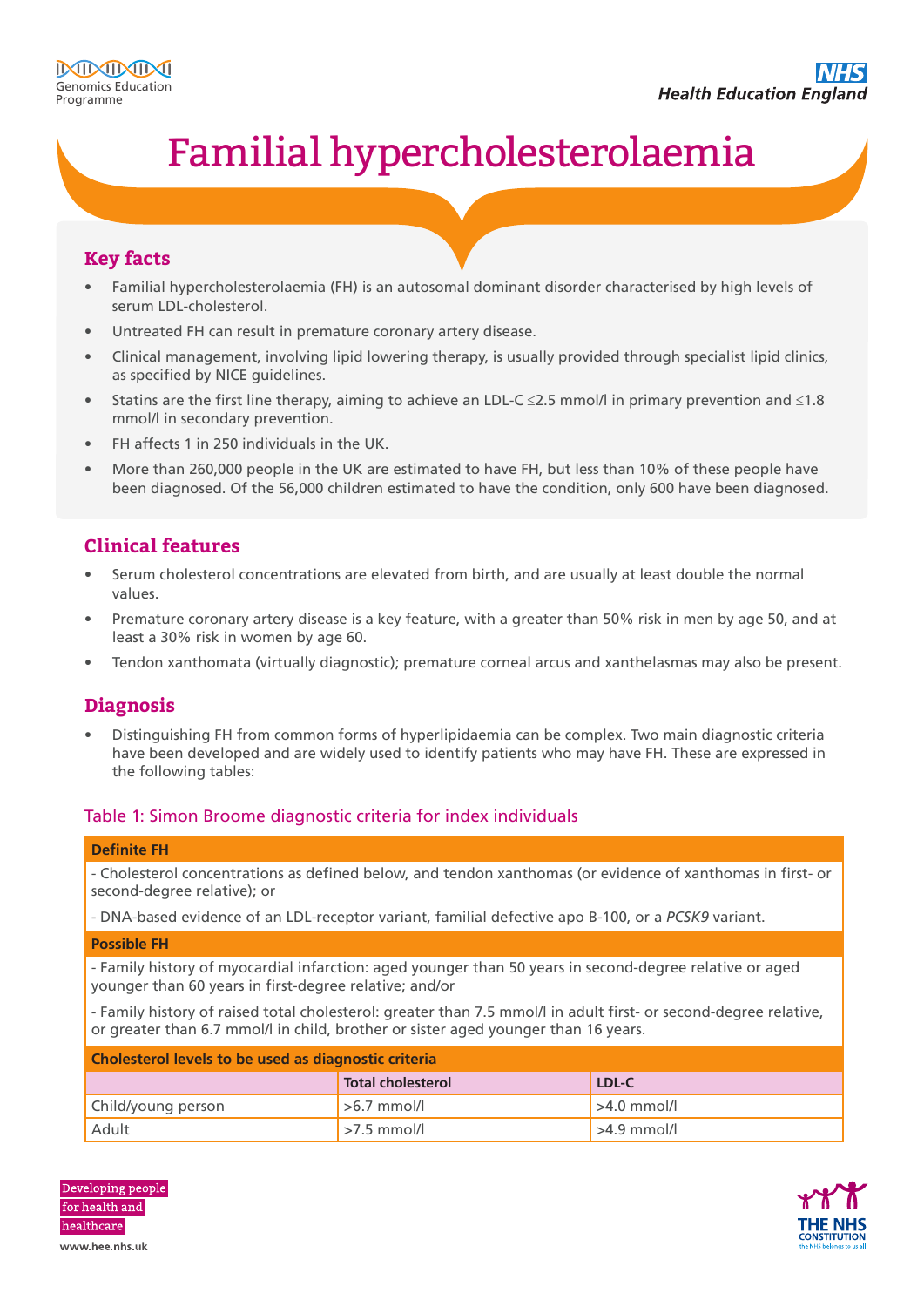### Table 2: Dutch Lipid Clinic Network score for index individuals

| <b>Family history</b>                                                                                              | <b>Score</b> | <b>Patient score</b> |  |
|--------------------------------------------------------------------------------------------------------------------|--------------|----------------------|--|
| 1st degree relative with premature coronary disease/vascular disease<br>(male <55 years old, female <60 years old) |              |                      |  |
| or                                                                                                                 | 1            |                      |  |
| 1st degree relative with known LDL-cholesterol above 95th percentile                                               |              |                      |  |
| 1st degree relative with tendinous xanthomata or arcus cornealis                                                   |              |                      |  |
| or                                                                                                                 | 2            |                      |  |
| children aged below 18 with LDL-cholesterol above 95th percentile                                                  |              |                      |  |
| <b>Clinical history</b>                                                                                            | <b>Score</b> | <b>Patient score</b> |  |
| History of premature coronary artery disease (men <55 years old, women<br><60 years old)                           | 2            |                      |  |
| History of premature cerebral/peripheral vascular disease                                                          | 1            |                      |  |
| <b>Physical examination</b>                                                                                        | <b>Score</b> | <b>Patient score</b> |  |
| Tendinous xanthoma                                                                                                 | 6            |                      |  |
| Arcus cornealis (<45 years old)                                                                                    | 4            |                      |  |
| <b>Investigation LDL-cholesterol (mmol/L)</b>                                                                      | <b>Score</b> | <b>Patient score</b> |  |
| >8.5                                                                                                               | 8            |                      |  |
| $6.5 - 8.4$                                                                                                        | 5            |                      |  |
| $5.0 - 6.4$                                                                                                        | 3            |                      |  |
| $4.0 - 4.9$                                                                                                        | 1            |                      |  |
| Definite FH >8, Probable FH 6-8, Possible FH 3-5, Unlikely FH <3                                                   |              |                      |  |

# **Genetic basis and genetic testing**

- FH is an autosomal dominant condition.
- As FH is common, sometimes both parents can have the condition. In this case, each child has:
	- » a 50% (one-in-two) chance of inheriting a gene variant from only one parent, resulting in FH;
	- » a 25% (one-in-four) chance of inheriting a gene variant from both parents, resulting in [homozygous FH](https://www.heartuk.org.uk/genetic-conditions/homozygous-familial-hypercholesterolaemia-hofh), a more severe condition with the risk of coronary heart disease in childhood; or
	- » a 25% (one-in-four) chance of not having FH, as they have not inherited a gene variant from either parent.
- FH results from a gene variant in one of four genes: *LDLR, APOB, PCSK9* (all autosomal dominant genes) and *LDLRAP1* (the only gene known to cause autosomal recessive FH).
- Variants in the *LDLR* gene account for 80-95% of cases, with over 200 different genetic variants documented in the UK.
- Variants in the *APOB* gene and *PCSK9* gene occur in 5% and 2% of UK patients respectively.
- Genetic testing can be used to:
	- » confirm the diagnosis in someone with possible FH (diagnostic testing); and
	- » provide information about the genetic status of relatives of someone diagnosed with FH (cascade testing).